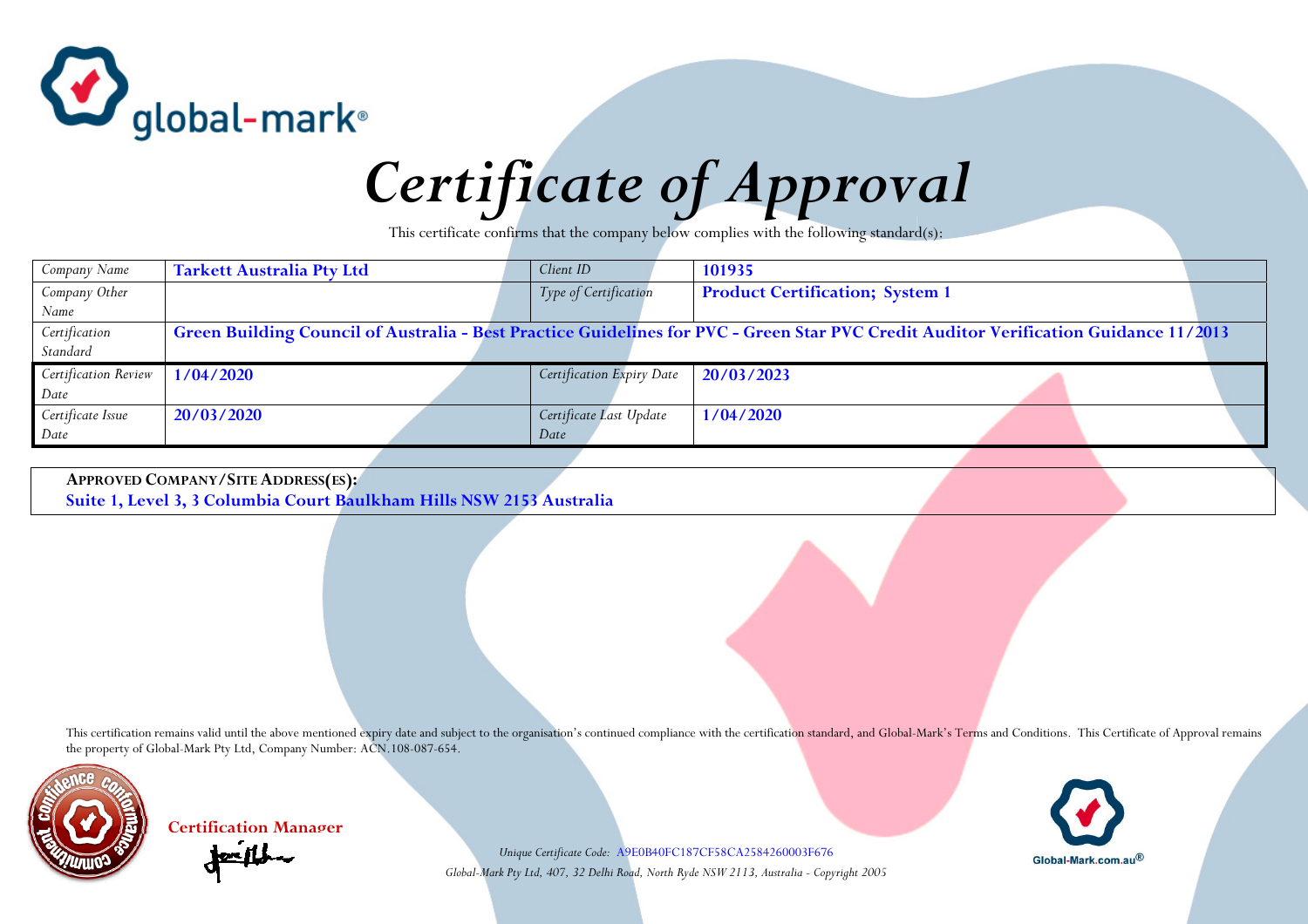

**Model(s) on which the Global-Mark logo may be applied by the certificate holder as a declaration of compliance by the certificate holder:**  *In placing the authorised mark on the product, the certificate holder makes a declaration of compliance with the certification standard(s) and confirms that the product is identical to the product certified herein. In issuing this Certificate of Approval Global-Mark has relied on the expertise of external bodies (laboratories, and technical experts).*

| Model<br>Identification | <b>Model Name</b>       | <b>Brand Name</b> | <b>Product Description/Attributes</b>                                                                                                                                                                                                                    | Date Approved |
|-------------------------|-------------------------|-------------------|----------------------------------------------------------------------------------------------------------------------------------------------------------------------------------------------------------------------------------------------------------|---------------|
| <b>Eclipse Premium</b>  | <b>Eclipse Premium</b>  | <b>Tarkett</b>    | Homogeneous compact floor vinyl for extra heavy duty commercial and industrial areas, featuring a non-<br>directional pattern<br>with subtle contrastring accent chips. Thickness: 2mm; Weight: 3000 g/m <sup>2</sup> .                                  | 1/04/2020     |
| <b>Granit Multisafe</b> | <b>Granit Multisafe</b> | <b>Tarkett</b>    | Waterproof homogenous studded floor vinyl for commercial wet barefoot areas, colour coordinated to the iQ<br>Granit range<br>featuring a studded surface. Thickness: 2mm; Weight: 3010 g/m <sup>2</sup> .                                                | 1/04/2020     |
| Granit Safe.T           | Granit Safe.T           | <b>Tarkett</b>    | Homogeneous compact vinyl particulate enhanced safety flooring for extra heavy duty commercial and heavy<br>industrial<br>areas with antislip particles for wet area performance. Thickness: 2mm; Weight: 2950 $g/m^2$ .                                 | 1/04/2020     |
| iQ Granit SD            | iQ Granit SD            | <b>Tarkett</b>    | Permanently static dissipative pressed homogeneous compact floor vinyl for extra heavy duty commercial and<br>industrial<br>areas with dissipative colour pigments and complete with conductive backing sheet. Thickness: 2mm; Weight:<br>$2950 g/m^2$ . | 1/04/2020     |
| iQ Eminent              | iQ Eminent              | <b>Tarkett</b>    | Homogeneous compact floor vinyl for extra heavy duty commercial and industrial areas, featuring a non-<br>directional 3D pattern with highlighting multicoour contrast chips. Thickness: 2mm; Weight: 2800 g/m <sup>2</sup> .                            | 1/04/2020     |
| iQ Granit               | iQ Granit               | <b>Tarkett</b>    | Homogeneous compact floor vinyl for extra heavy duty commercial and industrial areas, featuring a functional<br>design with<br>a subtle directional pattern. Thickness: 2mm; Weight: 2800 g/m <sup>2</sup> .                                             | 1/04/2020     |
| iQ Megalit              | iQ Megalit              | <b>Tarkett</b>    | Homogeneeous compact floor vinyl for extra heavy duty commercial and industrial areas, featuring an exclusive<br>design of<br>non-directional patterns with large flake pieces. Thickness: 2mm; Weight 2500 g/m <sup>2</sup> .                           | 1/04/2020     |
| iQ Natural              | iQ Natural              | <b>Tarkett</b>    | Homogeneous compact floor vinyl for extra heavy duty commercial and industrial areas, featuring non-<br>directional, natural<br>tones with small flecks. Thickness: 2mm; Weight: 2800 g/m <sup>2</sup> .                                                 | 1/04/2020     |
| iQ Optima               | iQ Optima               | <b>Tarkett</b>    | Homogeneous compact floor vinyl for extra heavy duty commercial and industrial areas, featuring unique<br>directional patterns in a broad range of vibrant colours. Thickness: 2mm; Weight 2700 g/m <sup>2</sup> .                                       | 1/04/2020     |
| iQ Toro SC              | iO Toro SC              | <b>Tarkett</b>    | Permanently static conductive pressed homogeneous compact floor vinyl for extra heavy duty commercial and<br>industrial<br>areas with conductive carbon additive and conductive backing sheet. Thickness: 2mm; Weight 2950 $g/m^2$ .                     | 1/04/2020     |
| Optima Multisafe        | Optima Multisafe        | <b>Tarkett</b>    | Waterproof homogeneous studded floor vinyl for commercial wet barefoot areas, featuring a studded surface.<br>Thickness: 2.3mm; Weight 2820 g/m <sup>2</sup> .                                                                                           | 1/04/2020     |



*Page* 2 of 3